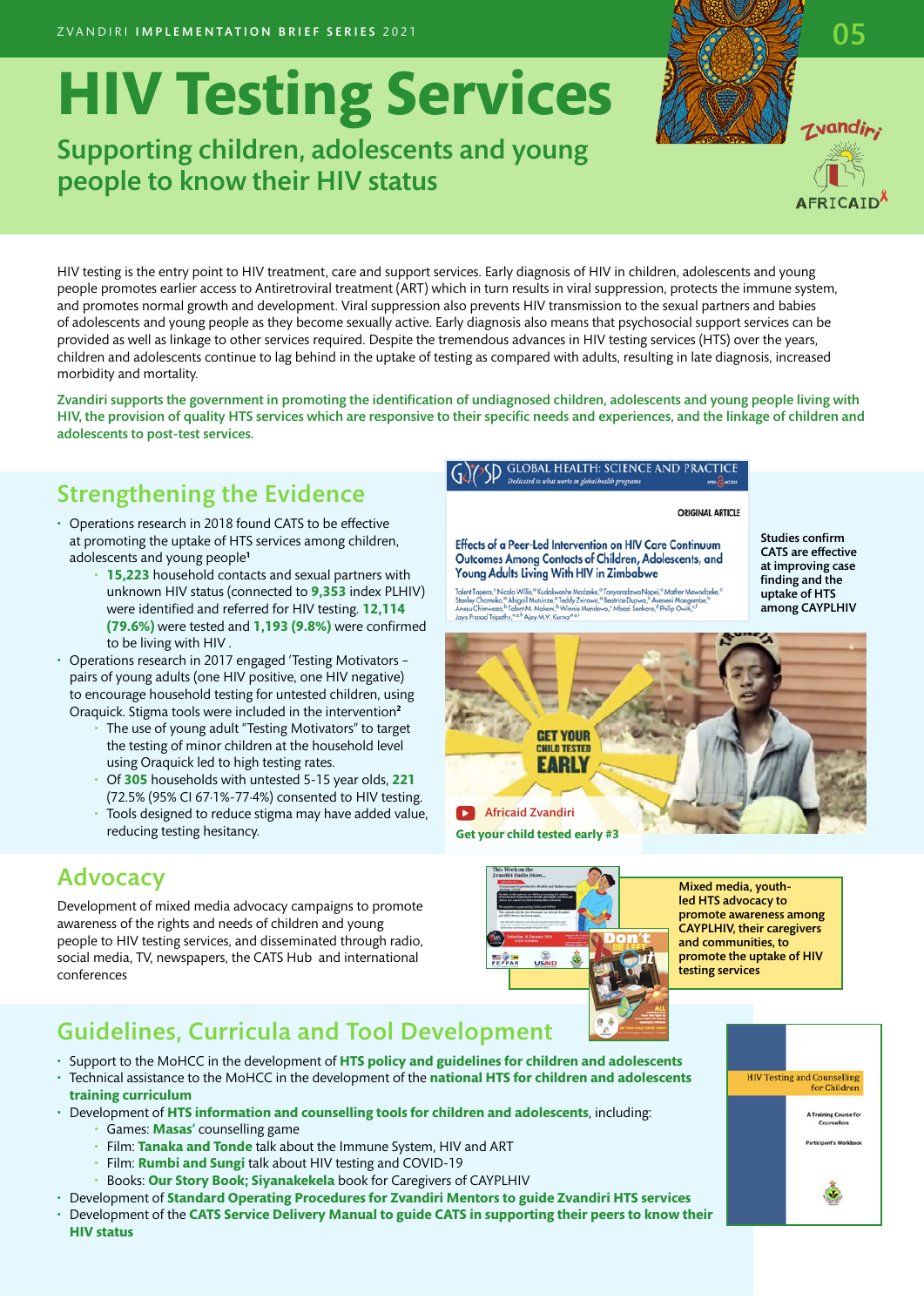







A range of child and adolescent-sensitive implementation guidance, IEC materials and counselling tools have been developed by and for young people living with HIV to support CAYPLHIV to access quality, client centred HTS.



## Strengthening the workforce

- Training and mentorship of health care workers to provide child and adolescent sensitive HTS services, including age and developmentally appropriate counselling
- Training and mentorship of social welfare officers and community case care workers to identify and respond to children and adolescents facing challenges in accessing HTS services
- Training and mentorship of CATS to:
	- identify undiagnosed CAYPLHIV through index case finding
	- distribute HIV self-test kits and refer those with reactive results for confirmatory testing
	- Provide child and adolescent friendly counselling for CAYPLHIV accessing HTS

#### Service Delivery

- CATS-led index case finding to identify and refer to HTS the undiagnosed children of caregivers on ART and the siblings and sexual partners of CAYPLHIV
- Information, counselling and support for caregivers of children in need of HTS
- CATS-led distribution of HIV self-test kits for 'at risk' adolescents and young people (16-24 years) and referral of those screening positive for confirmatory testing
- Case conferencing with families, health care workers and social welfare officers for children and adolescents facing barriers to HTS
- Referral of young people testing HIV negative to prevention services including DREAMS programme
- Engagement of children and young people testing HIV positive in Zvandiri

#### **Results**

- In 2020, CATS worked with health care workers and Zvandiri Mentors to identify **5,422** elicited contacts requiring HIV testing services. **4,615** contacts were tested and **696** received a positive result. Most of the contacts which were reached are sexual partners of young people living with HIV.
- In addition, **7,849** HIV self- test kits were distributed with **7,849** (100%) kits being used successfully and test results reported. The reactive rate was **6%**, a total of **384** HIV positive clients were identified and **97%** (373/384) were linked into HIV treatment and care.